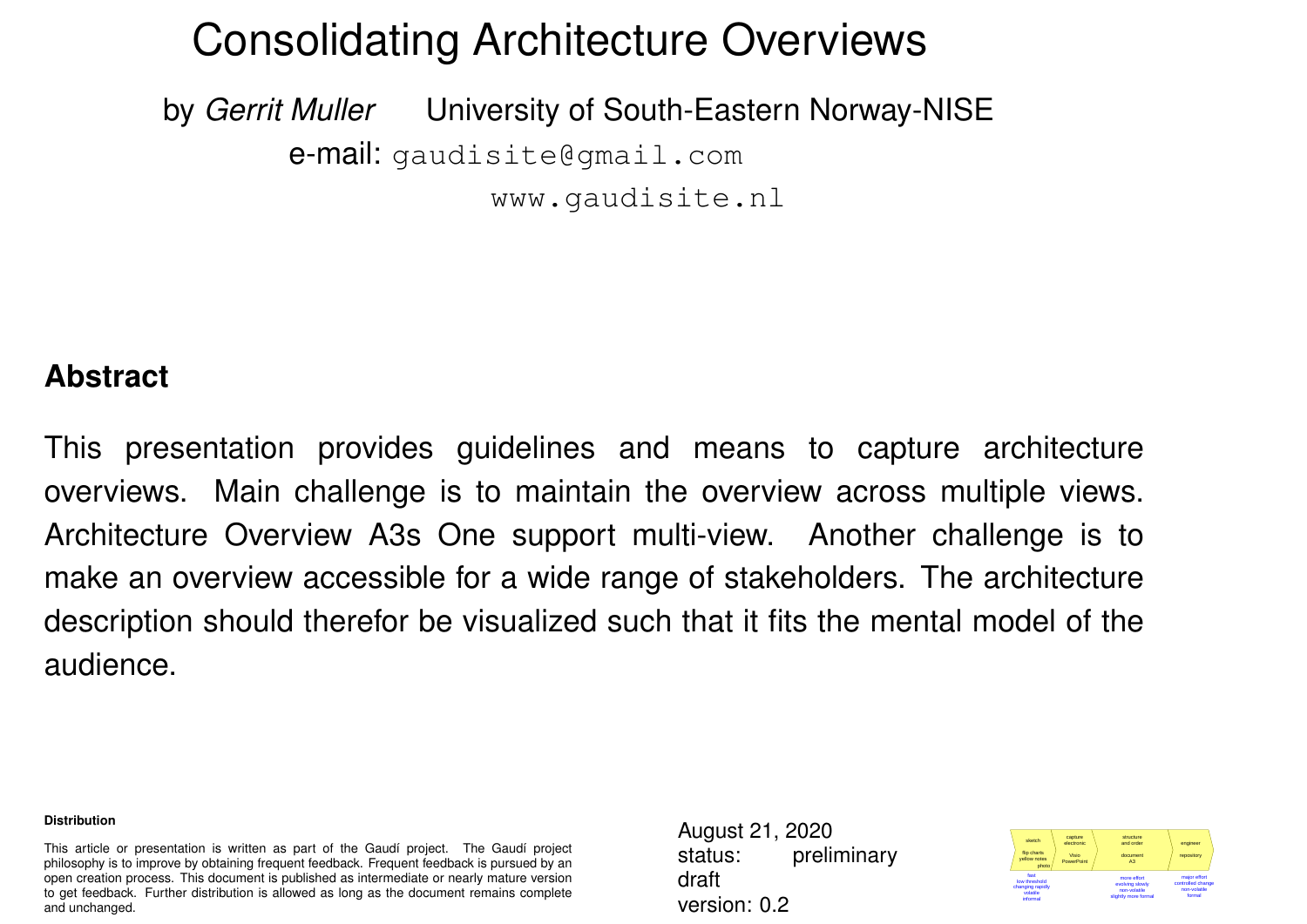

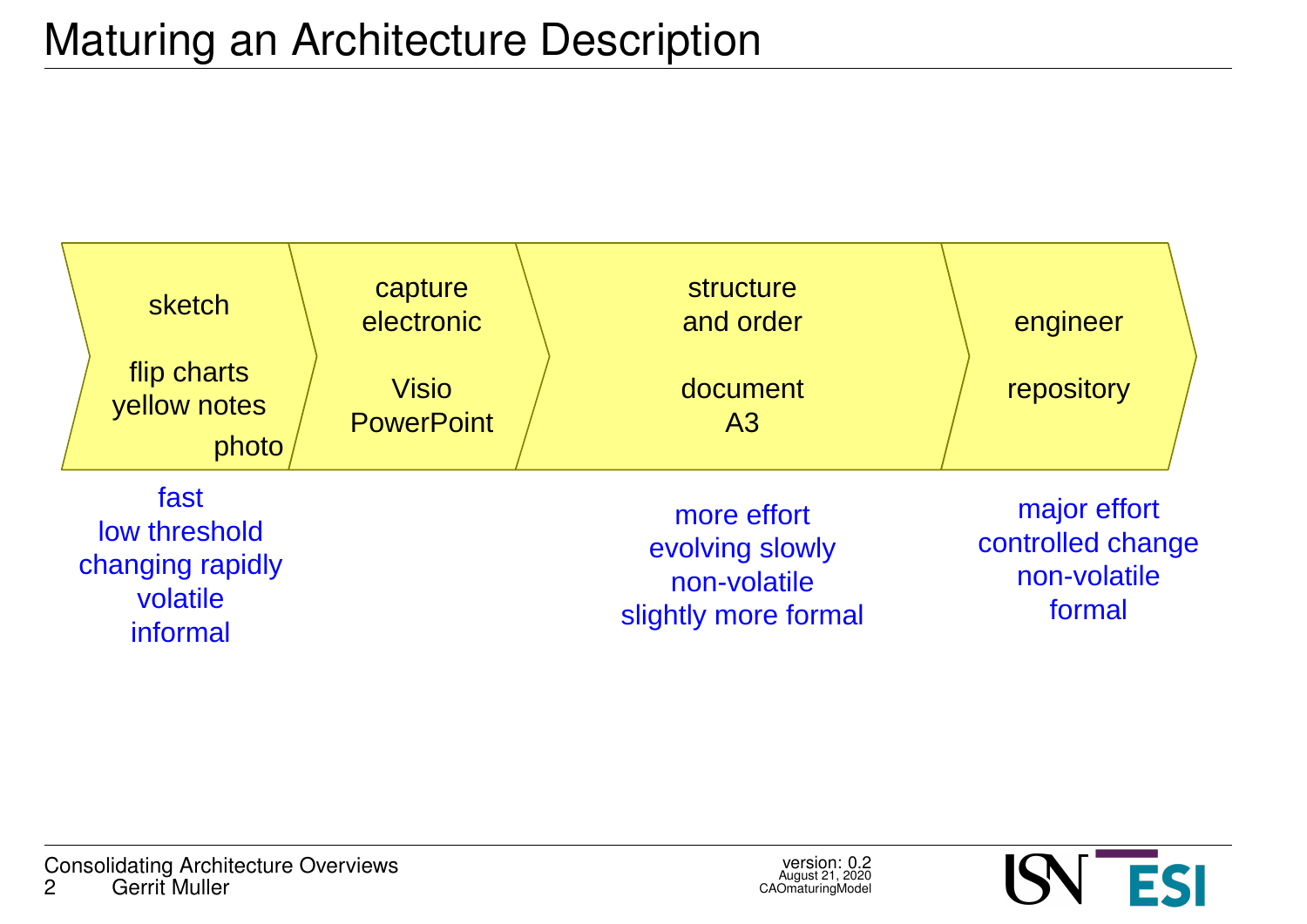| header                                       |             |                              |  |
|----------------------------------------------|-------------|------------------------------|--|
| dynamic<br>behavior<br>(functional<br>model) | visual aids | key performance parameters   |  |
|                                              |             | decisions and considerations |  |
|                                              |             | physical view                |  |

simplified from http://www.gaudisite.nl/BorchesCookbookA3architectureOverview.pdf

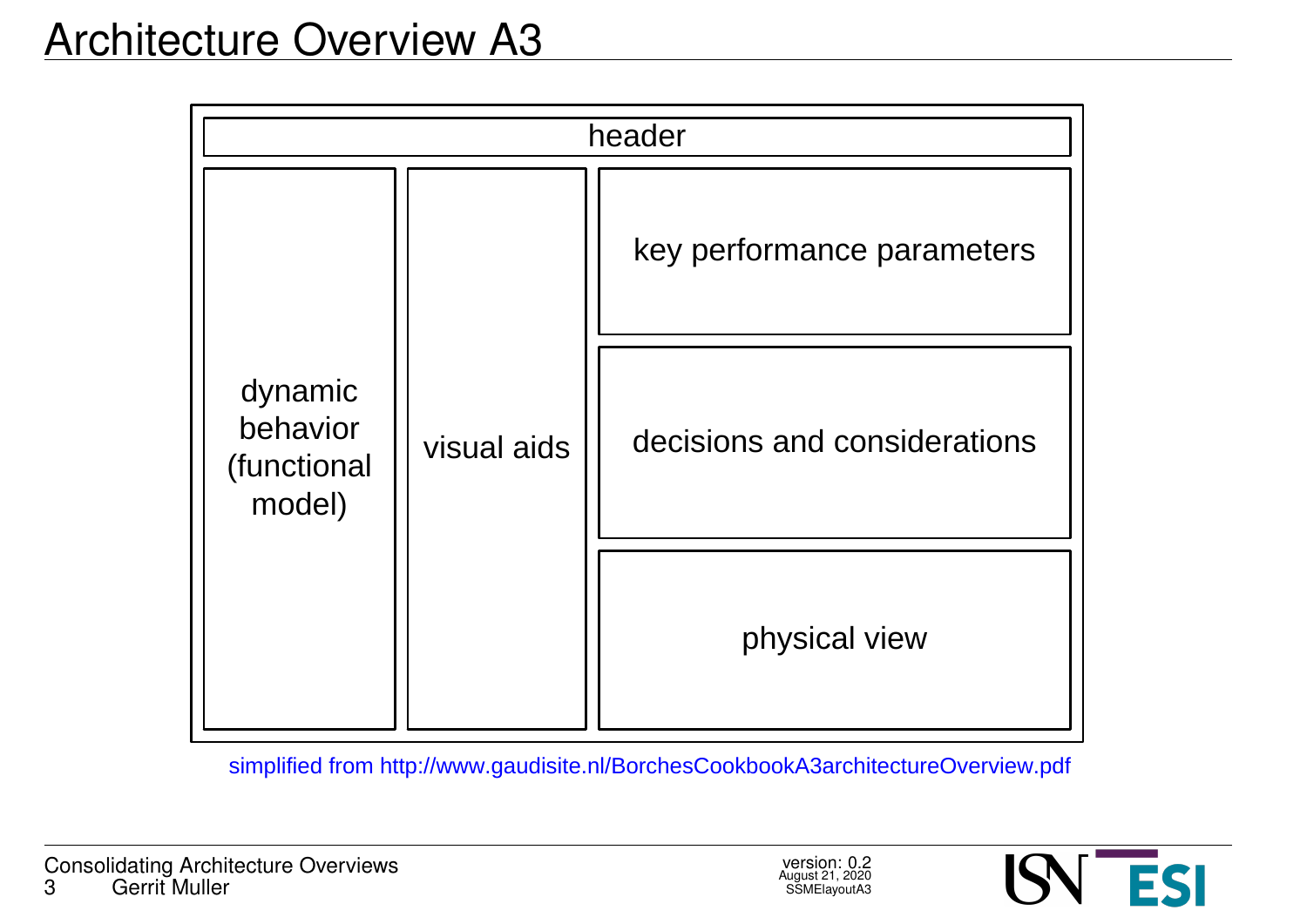#### multiple related views

quantifications

one topic per A3

capture "hot" topics



source: PhD thesis Daniel Borches http://doc.utwente.nl/75284/

#### digestable (size limitation)

#### practical close to stakeholder experience

Consolidating Architecture Overviews Gerrit Muller

version: 0.2 August 21, 2020 LAWFleanArchitecting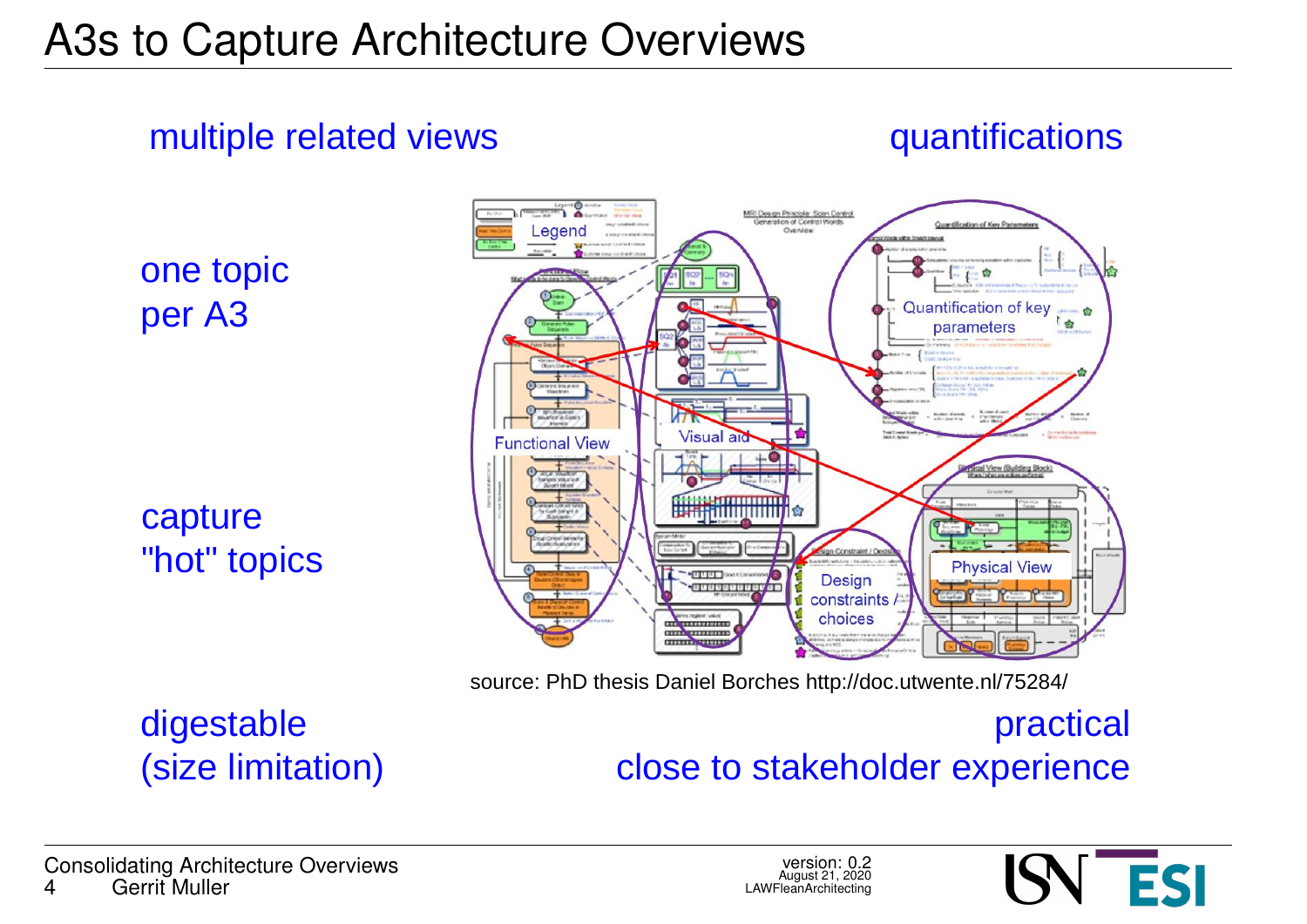# Example of A3 Architecture Overview



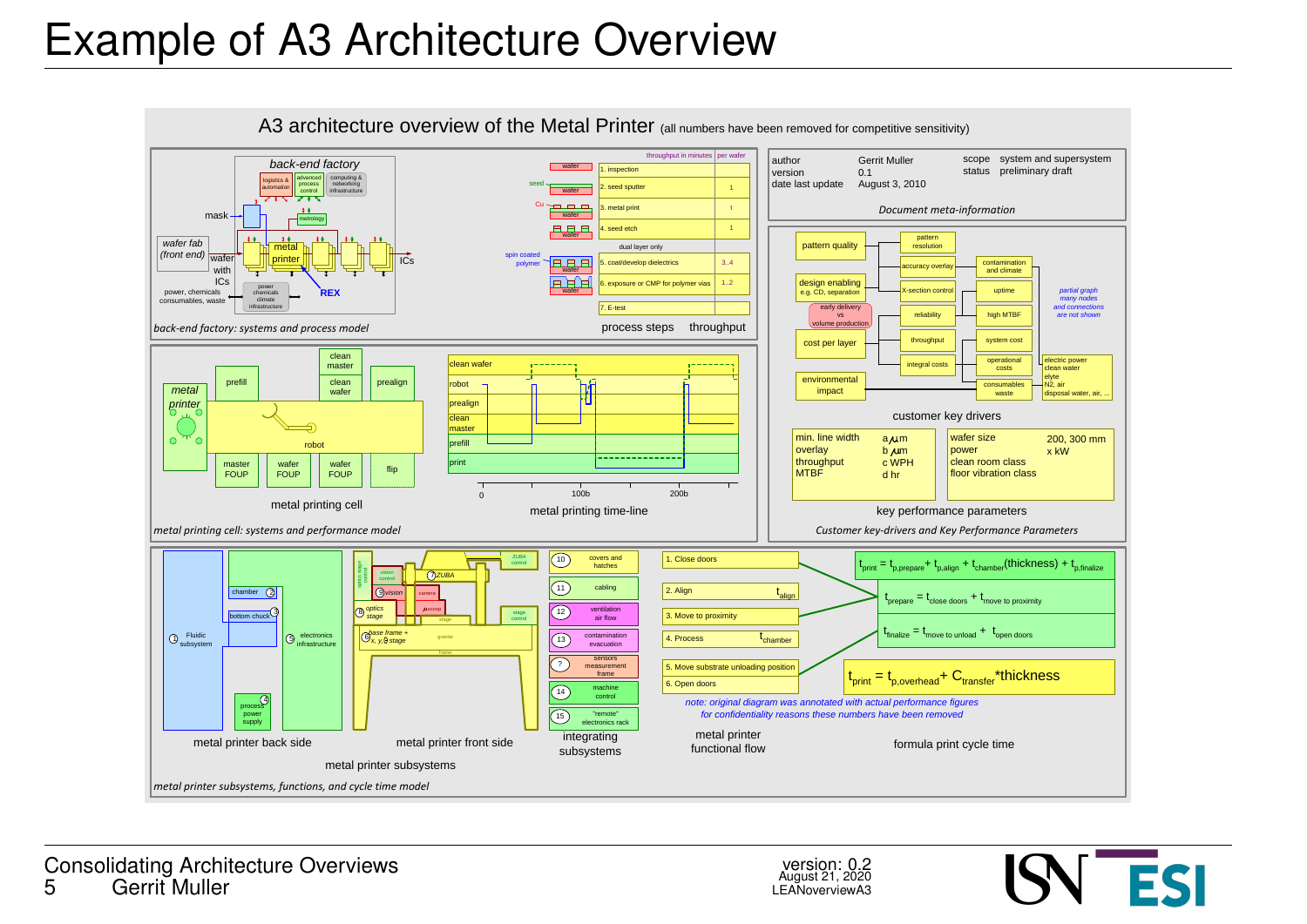# Example of SubSea A3 Architecture Overview



version: 0.2 August 21, 2020 SSMEoverviewA3

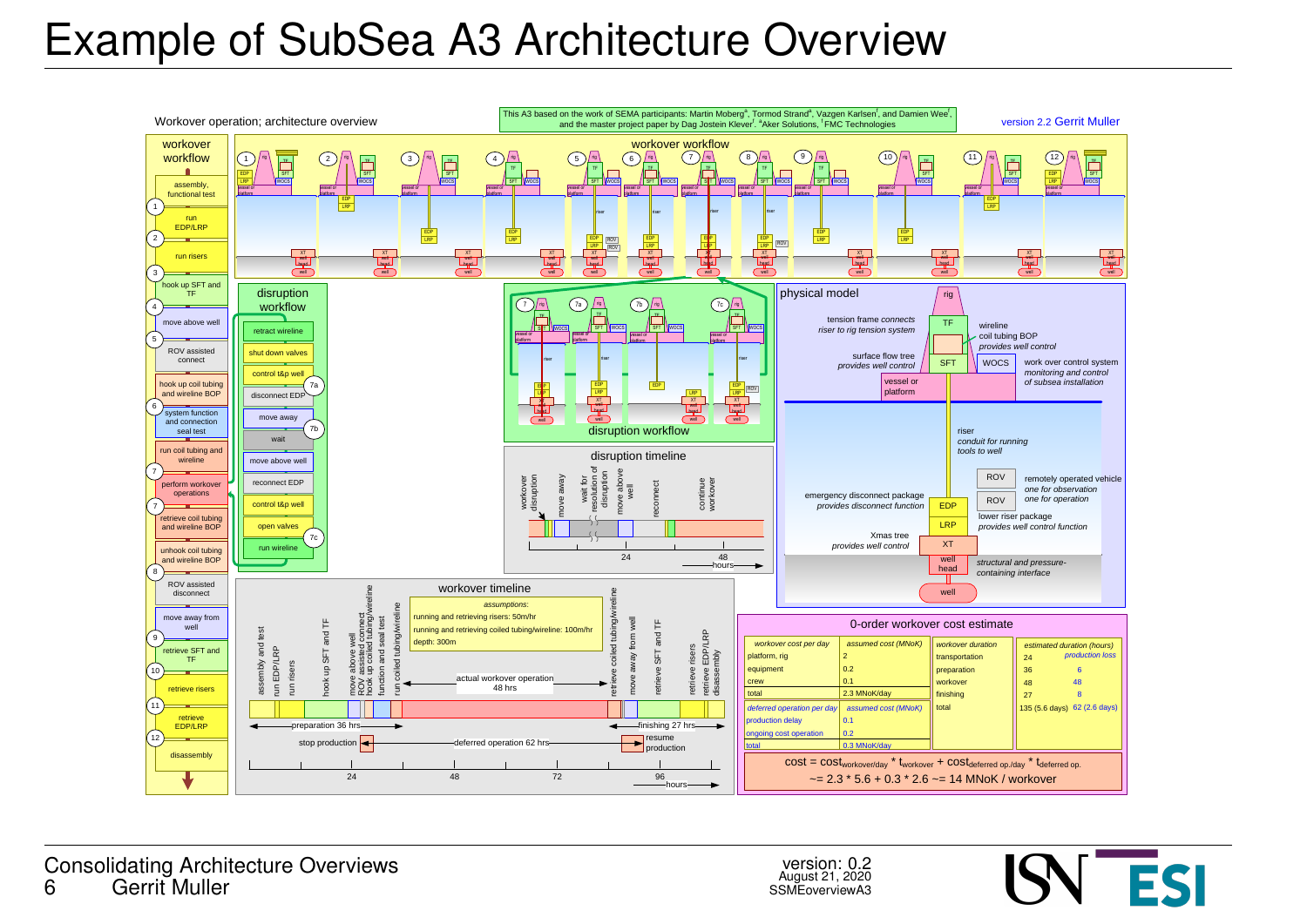# Multiple Levels of A3s



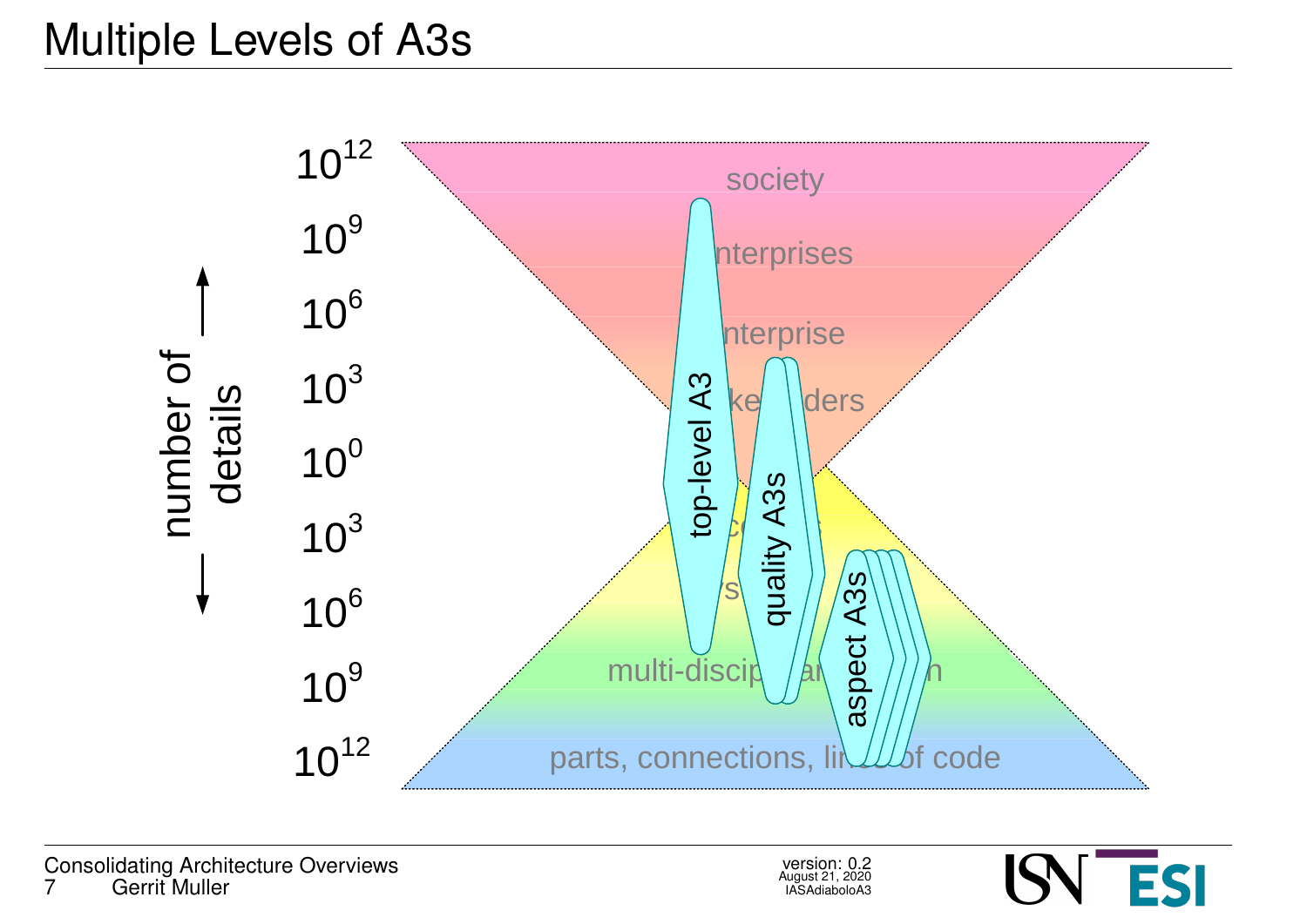